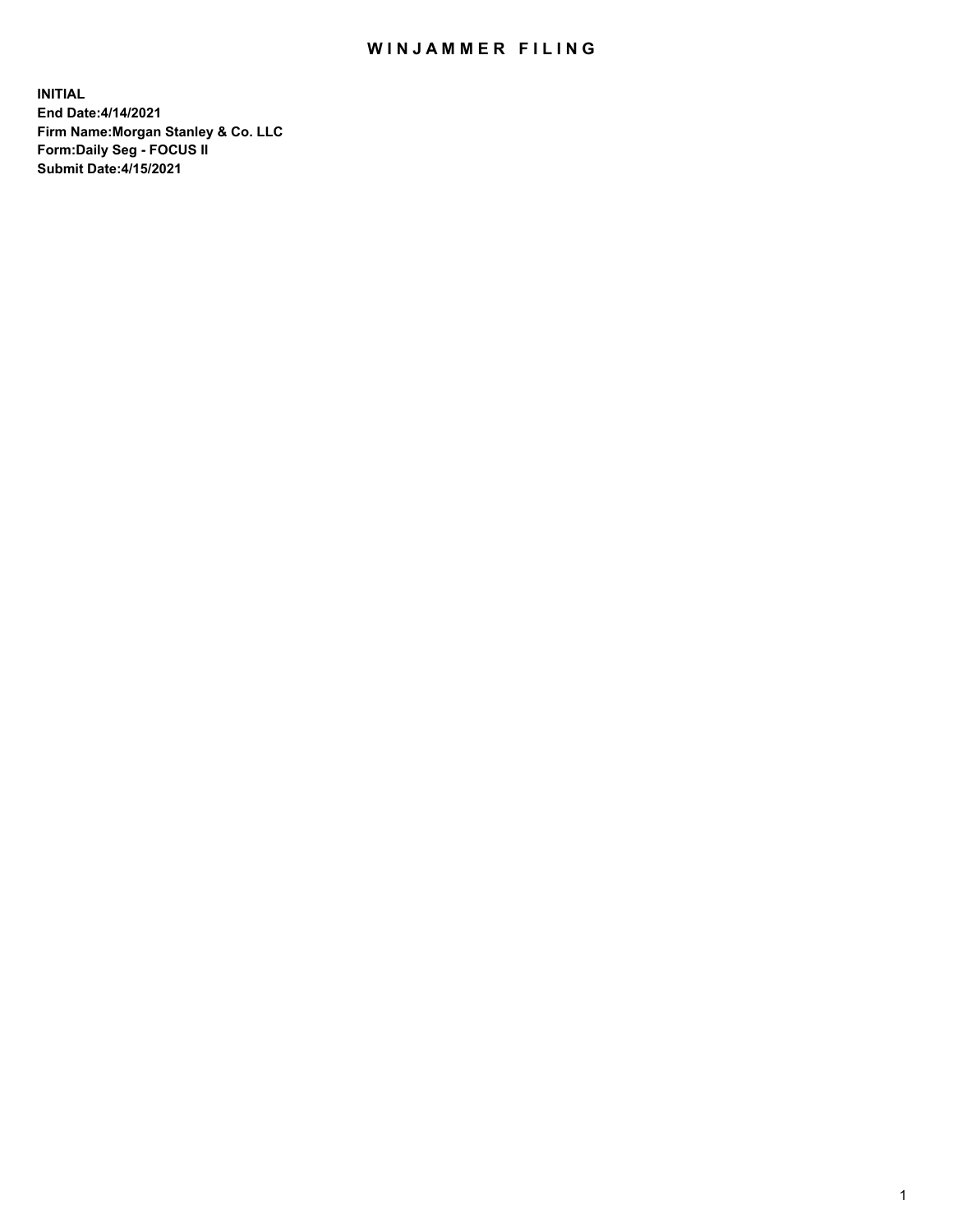**INITIAL End Date:4/14/2021 Firm Name:Morgan Stanley & Co. LLC Form:Daily Seg - FOCUS II Submit Date:4/15/2021 Daily Segregation - Cover Page**

| Name of Company                                                                                                                                                                                                                                                                                                                | <b>Morgan Stanley &amp; Co. LLC</b>                    |
|--------------------------------------------------------------------------------------------------------------------------------------------------------------------------------------------------------------------------------------------------------------------------------------------------------------------------------|--------------------------------------------------------|
| <b>Contact Name</b>                                                                                                                                                                                                                                                                                                            | <b>Ikram Shah</b>                                      |
| <b>Contact Phone Number</b>                                                                                                                                                                                                                                                                                                    | 212-276-0963                                           |
| <b>Contact Email Address</b>                                                                                                                                                                                                                                                                                                   | Ikram.shah@morganstanley.com                           |
| FCM's Customer Segregated Funds Residual Interest Target (choose one):<br>a. Minimum dollar amount: : or<br>b. Minimum percentage of customer segregated funds required:%; or<br>c. Dollar amount range between: and; or<br>d. Percentage range of customer segregated funds required between:% and%.                          | 235,000,000<br><u>0</u><br><u>00</u><br><u>00</u>      |
| FCM's Customer Secured Amount Funds Residual Interest Target (choose one):<br>a. Minimum dollar amount: ; or<br>b. Minimum percentage of customer secured funds required:%; or<br>c. Dollar amount range between: and; or<br>d. Percentage range of customer secured funds required between:% and%.                            | 140,000,000<br><u>0</u><br><u>00</u><br>0 <sub>0</sub> |
| FCM's Cleared Swaps Customer Collateral Residual Interest Target (choose one):<br>a. Minimum dollar amount: ; or<br>b. Minimum percentage of cleared swaps customer collateral required:% ; or<br>c. Dollar amount range between: and; or<br>d. Percentage range of cleared swaps customer collateral required between:% and%. | 92,000,000<br><u>0</u><br><u>00</u><br>00              |

Attach supporting documents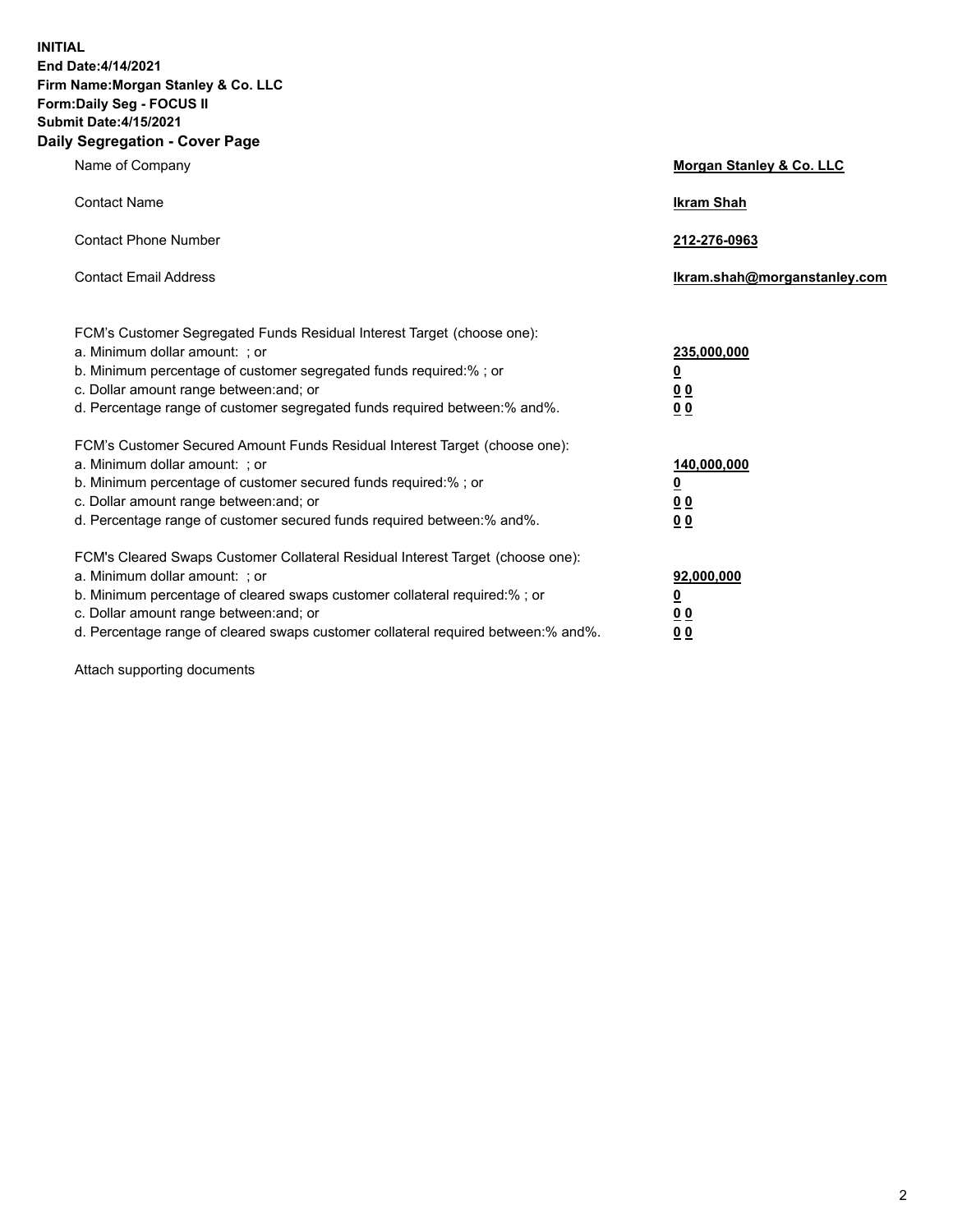## **INITIAL End Date:4/14/2021 Firm Name:Morgan Stanley & Co. LLC Form:Daily Seg - FOCUS II Submit Date:4/15/2021**

## **Daily Segregation - Secured Amounts**

Foreign Futures and Foreign Options Secured Amounts Amount required to be set aside pursuant to law, rule or regulation of a foreign government or a rule of a self-regulatory organization authorized thereunder 1. Net ledger balance - Foreign Futures and Foreign Option Trading - All Customers A. Cash **4,516,510,910** [7315] B. Securities (at market) **2,254,597,075** [7317] 2. Net unrealized profit (loss) in open futures contracts traded on a foreign board of trade **697,281,301** [7325] 3. Exchange traded options a. Market value of open option contracts purchased on a foreign board of trade **18,730,346** [7335] b. Market value of open contracts granted (sold) on a foreign board of trade **-16,214,487** [7337] 4. Net equity (deficit) (add lines 1. 2. and 3.) **7,470,905,145** [7345] 5. Account liquidating to a deficit and account with a debit balances - gross amount **30,515,744** [7351] Less: amount offset by customer owned securities **-30,080,981** [7352] **434,763** [7354] 6. Amount required to be set aside as the secured amount - Net Liquidating Equity Method (add lines 4 and 5) 7. Greater of amount required to be set aside pursuant to foreign jurisdiction (above) or line 6. FUNDS DEPOSITED IN SEPARATE REGULATION 30.7 ACCOUNTS 1. Cash in banks A. Banks located in the United States **652,603,894** [7500] B. Other banks qualified under Regulation 30.7 **438,776,695** [7520] **1,091,380,589** 2. Securities A. In safekeeping with banks located in the United States **554,824,112** [7540] B. In safekeeping with other banks qualified under Regulation 30.7 **23,866,446** [7560] **578,690,558** 3. Equities with registered futures commission merchants A. Cash **21,320,567** [7580] B. Securities **0** [7590] C. Unrealized gain (loss) on open futures contracts **-1,904,040** [7600] D. Value of long option contracts **0** [7610] E. Value of short option contracts **0** [7615] **19,416,527** [7620] 4. Amounts held by clearing organizations of foreign boards of trade A. Cash **0** [7640] B. Securities **0** [7650] C. Amount due to (from) clearing organization - daily variation **0** [7660] D. Value of long option contracts **0** [7670] E. Value of short option contracts **0** [7675] **0** [7680] 5. Amounts held by members of foreign boards of trade A. Cash **3,620,199,030** [7700] B. Securities **1,675,906,518** [7710] C. Unrealized gain (loss) on open futures contracts **699,185,342** [7720] D. Value of long option contracts **18,730,346** [7730] E. Value of short option contracts **-16,214,487** [7735] **5,997,806,749** 6. Amounts with other depositories designated by a foreign board of trade **0** [7760] 7. Segregated funds on hand **0** [7765] 8. Total funds in separate section 30.7 accounts **7,687,294,423** [7770] 9. Excess (deficiency) Set Aside for Secured Amount (subtract line 7 Secured Statement Page 1 from Line 8)

- 10. Management Target Amount for Excess funds in separate section 30.7 accounts **140,000,000** [7780]
- 11. Excess (deficiency) funds in separate 30.7 accounts over (under) Management Target **75,954,515** [7785]

**0** [7305]

**7,471,339,908** [7355]

## **7,471,339,908** [7360]

[7530]

[7570]

[7740] **215,954,515** [7380]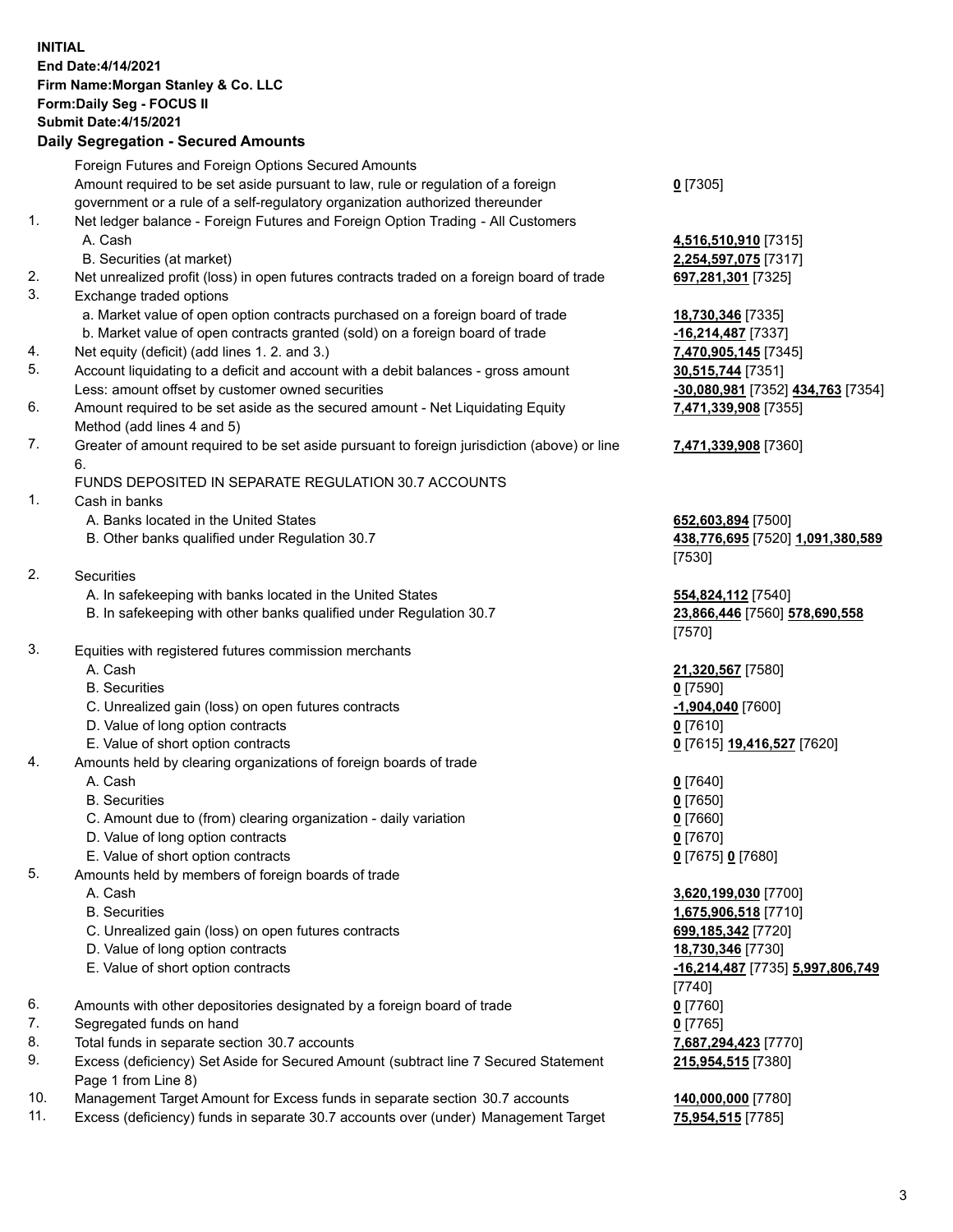**INITIAL End Date:4/14/2021 Firm Name:Morgan Stanley & Co. LLC Form:Daily Seg - FOCUS II Submit Date:4/15/2021 Daily Segregation - Segregation Statement** SEGREGATION REQUIREMENTS(Section 4d(2) of the CEAct) 1. Net ledger balance A. Cash **15,046,344,774** [7010] B. Securities (at market) **8,059,327,499** [7020] 2. Net unrealized profit (loss) in open futures contracts traded on a contract market **2,100,697,031** [7030] 3. Exchange traded options A. Add market value of open option contracts purchased on a contract market **718,635,555** [7032] B. Deduct market value of open option contracts granted (sold) on a contract market **-308,114,142** [7033] 4. Net equity (deficit) (add lines 1, 2 and 3) **25,616,890,717** [7040] 5. Accounts liquidating to a deficit and accounts with debit balances - gross amount **337,665,435** [7045] Less: amount offset by customer securities **-335,658,814** [7047] **2,006,621** [7050] 6. Amount required to be segregated (add lines 4 and 5) **25,618,897,338** [7060] FUNDS IN SEGREGATED ACCOUNTS 7. Deposited in segregated funds bank accounts A. Cash **4,053,622,219** [7070] B. Securities representing investments of customers' funds (at market) **0** [7080] C. Securities held for particular customers or option customers in lieu of cash (at market) **1,584,551,214** [7090] 8. Margins on deposit with derivatives clearing organizations of contract markets A. Cash **13,681,643,783** [7100] B. Securities representing investments of customers' funds (at market) **0** [7110] C. Securities held for particular customers or option customers in lieu of cash (at market) **6,474,776,285** [7120] 9. Net settlement from (to) derivatives clearing organizations of contract markets **-209,882,125** [7130] 10. Exchange traded options A. Value of open long option contracts **718,635,555** [7132] B. Value of open short option contracts **-308,114,142** [7133] 11. Net equities with other FCMs A. Net liquidating equity **9,491,226** [7140] B. Securities representing investments of customers' funds (at market) **0** [7160] C. Securities held for particular customers or option customers in lieu of cash (at market) **0** [7170] 12. Segregated funds on hand **0** [7150] 13. Total amount in segregation (add lines 7 through 12) **26,004,724,015** [7180] 14. Excess (deficiency) funds in segregation (subtract line 6 from line 13) **385,826,677** [7190] 15. Management Target Amount for Excess funds in segregation **235,000,000** [7194]

16. Excess (deficiency) funds in segregation over (under) Management Target Amount Excess

**150,826,677** [7198]